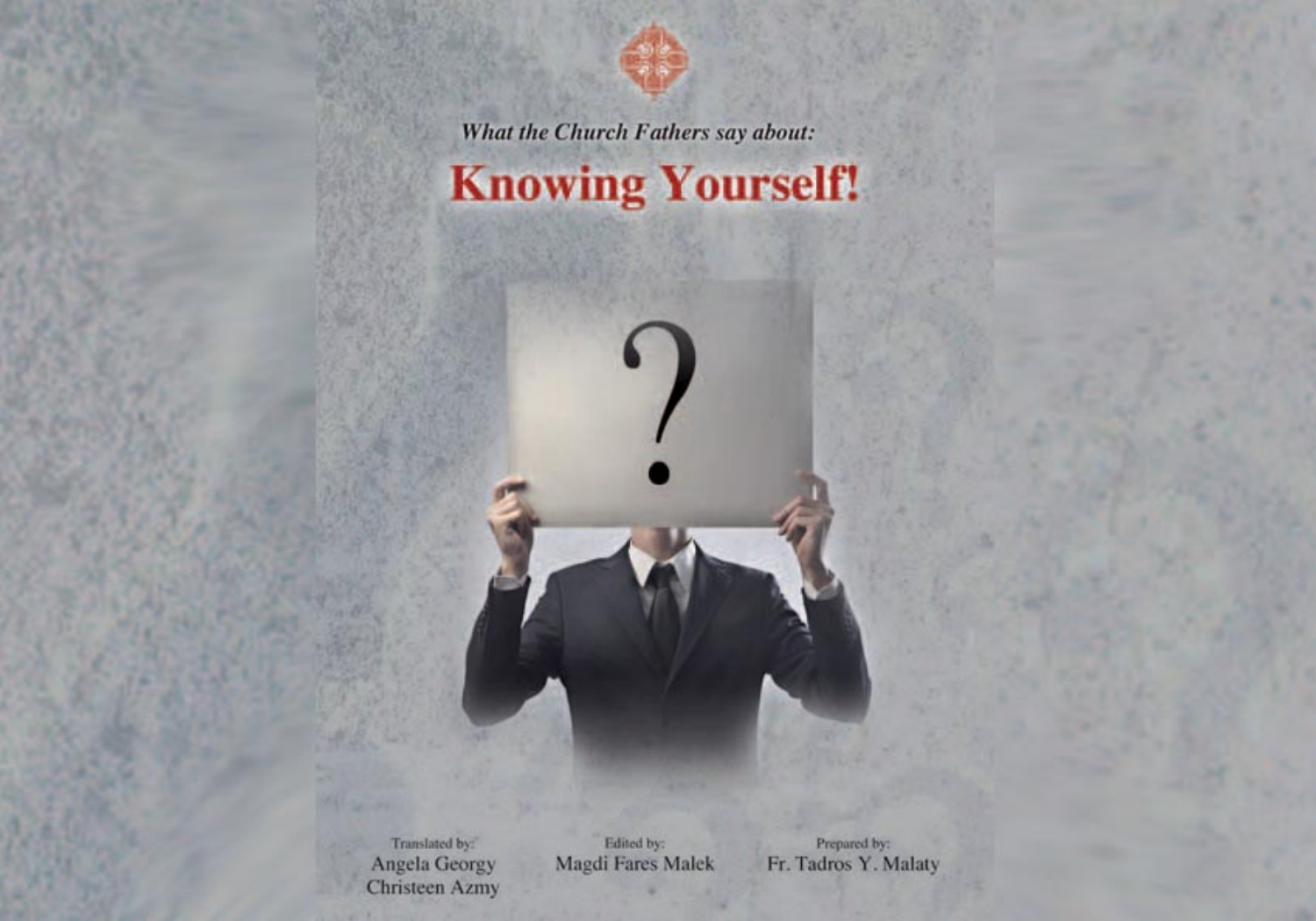*What the Church Fathers say about:*  **Knowing Yourself!**



Prepared by: Fr. Tadros Y. Malaty

> Translated by: Angela Georgy Christeen Azmy

1 Magdi Fares MalekEdited by: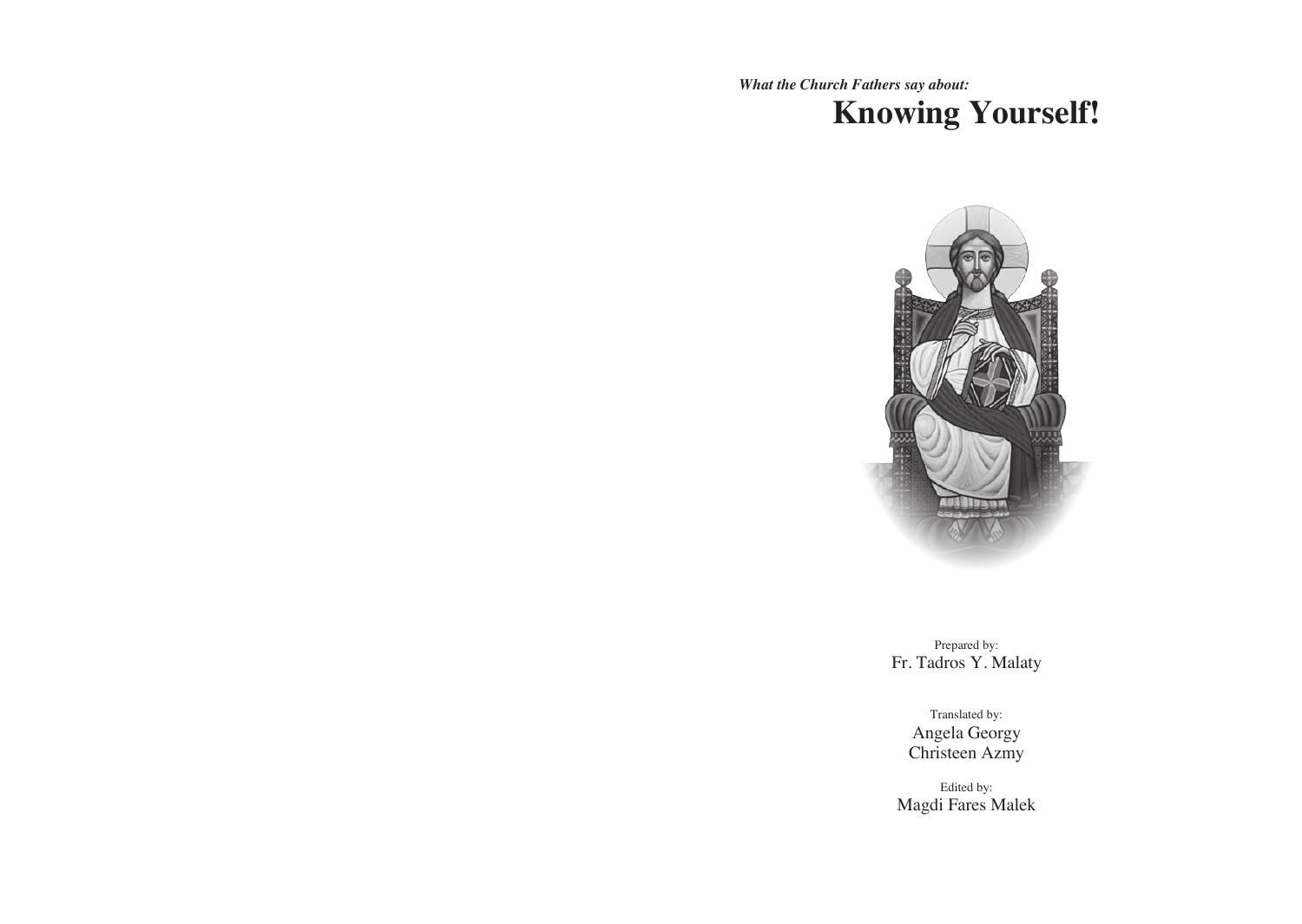Prepared by: **Fr. Tadros Y. Malaty** Translated by: **Angela Georgy Christeen Azmy**

Edited by: **Magdi Fares Malek**

# **Queen Mary & Prince Tadros Coptic Orthodox Church**

# **Pope Shenouda III Center**

*283 DAVIDSONS MILL ROAD SOUTH BRUNSWICK, NJ 08831*

Printed by: American Pack Cairo - Egypt +202 22801119 US Branch +1 973 323 2666

My heart yearns for people of all walks of life – people of different nationalities, cultures, ages, gender, and capabilities – that each of us would know the truth about ourselves, and the capabilities each of us possess. I wonder if they would question themselves about their life and who they are. Do they ever stop and ask:

- 1. Shouldn't I spend some time with myself everyday in order to know more about myself, even if only for minutes daily for a few days? I should think about: who I am ? Why God created me? What are His plans for my life ? What mission has He given me? And how can I accomplish it?
- 2 . Shouldn't I get to know my life's journey, i.e., where did I come from and where am I going?
- 3 . Do I need to open my eyes to see who my companions are, be it the visible or invisible [heavenly] creatures?
- 4 . Do I make use of the unique capabilities God has given specifically to me ?
- 5 . How do I view my spirit, mind, heart, body, emotions, and senses?
- 6 . What is my concept of the world that God created for me to live in?
- 7 . Do I aspire to know my beloved God Who opens His divine bosom for me to live by Him and with Hi m for ever ?
- 8 . Are my thoughts preoccupied with the heavenly, and how they are yearning for me and long to welcome me?

**St. Clement of Alexandria's** heart and mind were occupied with the issue of how a person could know him/herself. He said, "**Know yourself, then you will know the Son of God. Know the Son of God, then you will become like Him."**

Contemplate yourself until you see God.

## **St. Basil the Great**

My dear reader, you may live for tens of thousands of days, so it would be prudent for you to dedicate a few minutes everyday asking God to shed His light on you. Through this you would come to know the truth about yourself. This truth is that God occupies Himself with you as if there were no other creature in all of creation to concern Himself with beside you.

# **KNOW YOURSELF**

When the son who spent all of his money came back to himself (Luke 15:17), his father's great love was very clear to him as he immediately ran towards him, fell on his neck, and kissed him. The son could not fathom his father's favorable reaction before he decided to return. He hadn't even considered his welcoming embrace a possibility.

 $\div$  The man who is worthy to envision himself is greater than that who thinks that he is worthy to see the angels … And he who is considered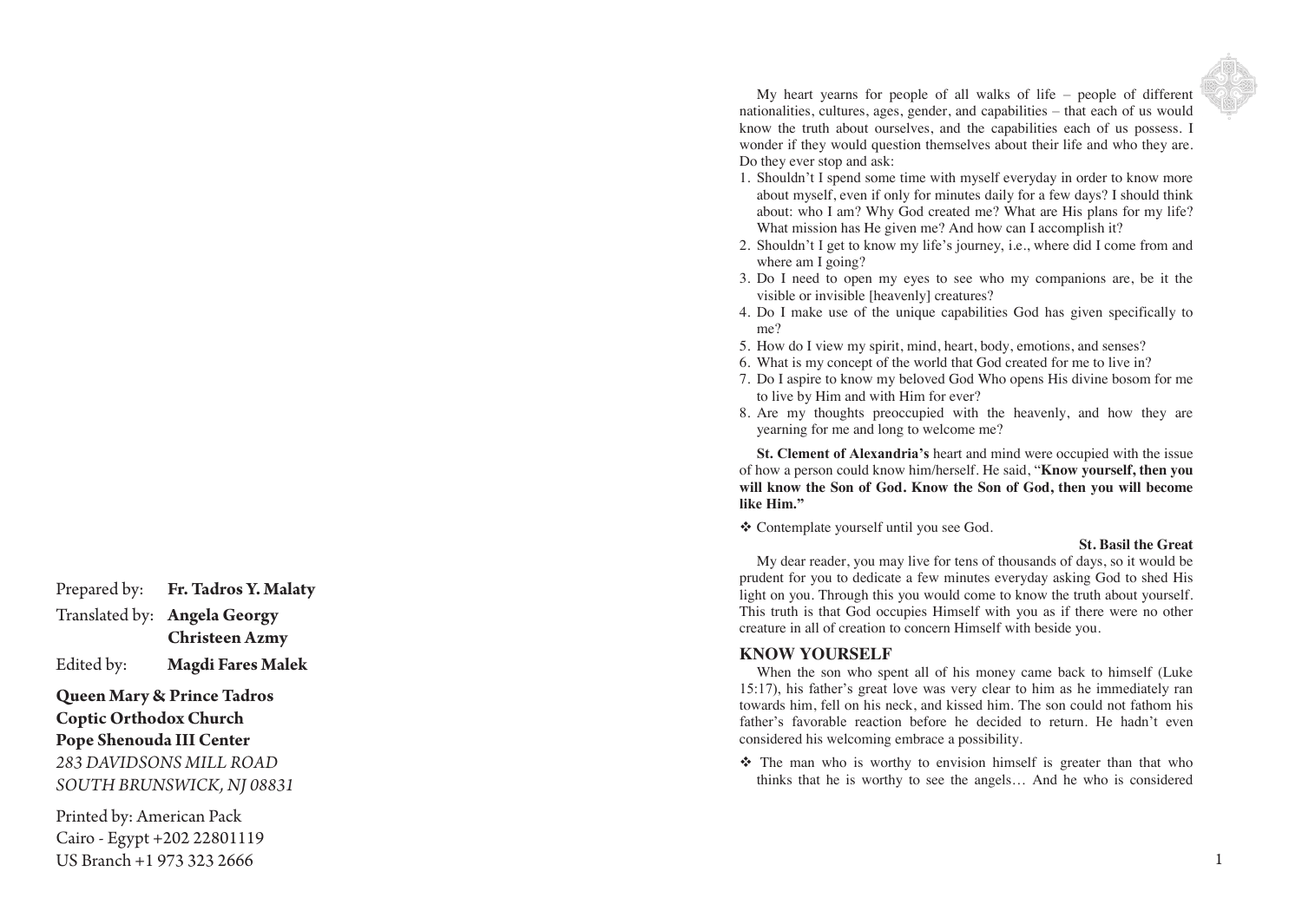

worthy to see his sins, is greater than that who raises the dead with his prayers<sup>1</sup>.

#### **St. Isaac the Syrian**

 The mind that is never neglects examining himself and quest for the Lord avails to gain possession of his own soul – the soul that was in the perdition of the passions – by always offering himself **as a captive to the Lord's love**, with absolute zeal and strength, and by clinging to Him  $\text{only}^2$ .

## **St. Macarius the Great**

Let your first priority be: not to deceive yourself.

## **St. Melito, Bishop of Sardis**

- Do you want to know God? First, learn to know yourself!
- If you want to know the truth about yourself, do not look at what you are now, but rather as you were originally created to be.

#### **St. Evagrius Ponticus**

- $\triangle$  When he went back (the son who squandered all his money) to himself, it was because he already departed from himself, thus he dropped himself down, separated from it and left it there. So, he had to return back to himself first, in order to regain his original status that he fell from.
- When he separated from himself, then he separated from his father too. When he separated from himself, then he was occupied with foreign matters.
- Now he comes back to himself, to his father, where his self will be in a complete safety<sup>3</sup>.

#### **St. Augustine**

 $\triangle$  He came back to himself after he departed from himself. For coming back to God is coming to one's self, because whoever is gets away from Christ is fighting himself<sup>4</sup>.

#### **St. Ambrose**

# **THE NECESSITY OF DIVINE ENLIGHTENMENTS FOR KNOWING ONE'S SELF**

The Psalmist says: "For You will light my lamp; the Lord my God will enlighten my darkness" (Ps 18:28). It is hard for a person to know the depth of their soul on their own. If one tries, he will fall in one of two dangers: he will either consider himself righteous and idolize himself with pride; or suffer destructive depression upon discovering his weaknesses, sins and inability to change him. The light of God gives us amazing hope, and opens the doors of His heavens before us; those heavens being the home of our Father Who awaits our coming and welcomes us as though we are in our own home.

 $\triangle$  The most difficult thing for a human being is to get to understand himself. **St. John Chrysostom**

- I do not succeed in understanding all what I am about.
- My God, who am I? What is my nature? This life is a vast maze, merciless, inconsistent and multi-faceted.

## I am anxious to know God and my soul.

 Are you anxious for anything else? No, I tell myself. Only You God, Who can judge me. "For what man knows the things of a man except the man's spirit within him?" (1 Cor 2:11). There are certain matters in the human being that the human's spirit knows nothing about. But You God, our Creator know us well.

Although I feel worthless in Your eyes, and consider myself dust and ashes, I can not deny that I do know about You what I do not know about myself.

Sure, we now look into a dark mirror, and not face to face. As long as I am far from You, my God, I am at home in my body, and foreign to You (2 Cor 5:6).

I know my God that You are not harsh, yet **I do not know which temptations I can overcome, and which of them I can't. But I have hope because You are honest.** You will not allow that I am tempted beyond what I am able to bear (1 Cor 10: 13).

Therefore, I confess for what I do not know about myself, and whatever I understand is only through the illumination that you give me.

But, what I do not know yet, I will never know until the time comes, O my God, when I see "my darkness is like daylight in Your eyes<sup>5</sup>."

**St. Augustine**

## **YOU ARE MORE PRECIOUS THAN THE WHOLE WORLD!**

The Lord Jesus Christ assures us of His appreciation of the human being when He says: "For what shall it profit a man, if he gains the whole world, and loses his own soul?" (Mark 8:36) He wants us to care for ourselves and not for our belongings. This is what **St. Basil the Great** and other Fathers teach us based upon the experiences they lived through.

 The Holy Scriptures caution you about the importance of caring for your soul; not about the body or the matters related to the body, such as health, beauty, lusts, and the long life. Likewise, you should not give much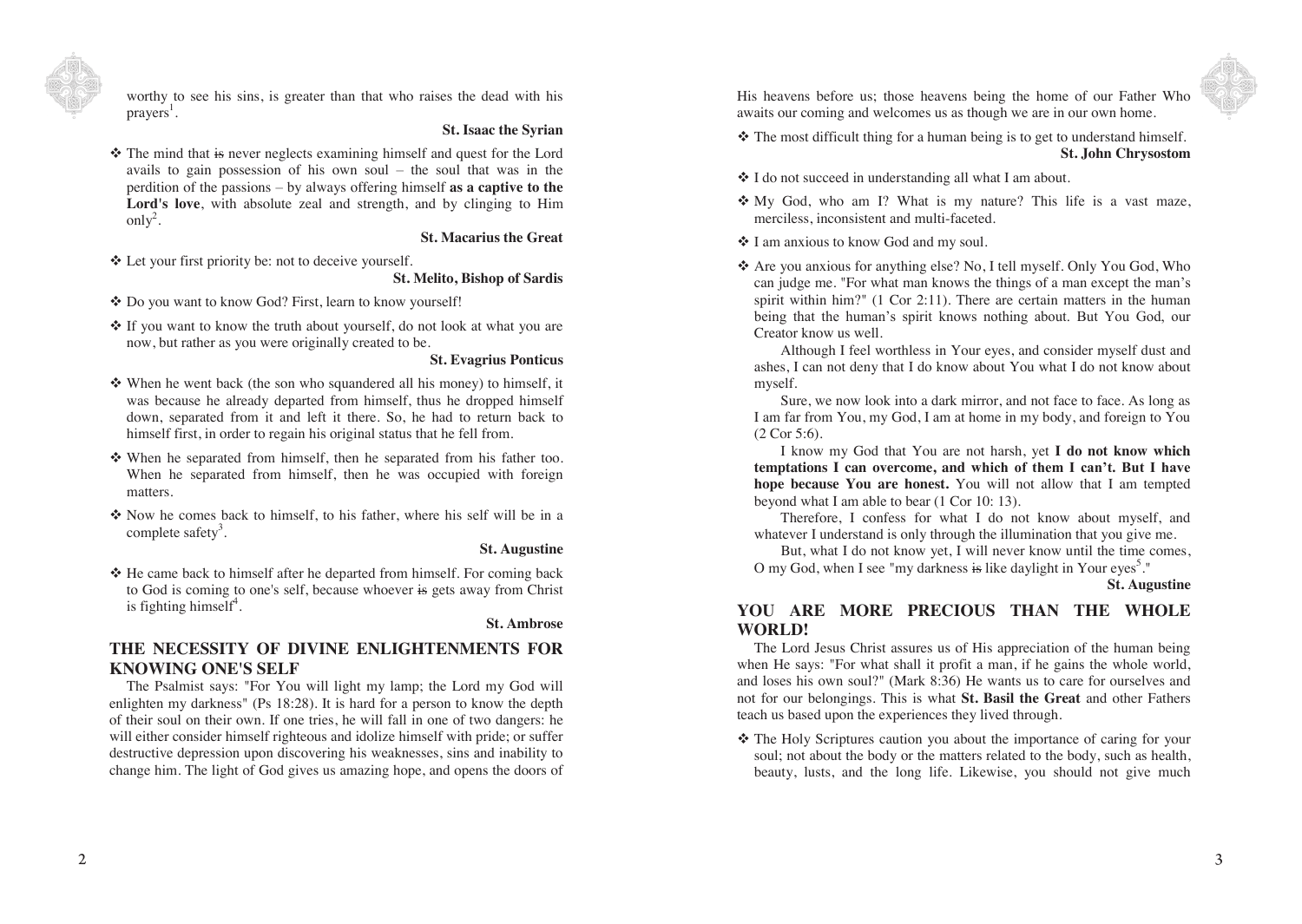

her from sin, and adorn her with the beauty of moral excellence which is more magnificent than all other ornaments. Meditate deeply on this thought: because the body will decompose, but the soul is eternal<sup>6</sup>. importance to wealth, glory, or power or such matters related to the earthly life. Rather you should care about your soul above everything else, for she is your most valuable treasure. Decorate her with virtues, purify

her from sin, and adorn her with the beauty of moral excellence which is **❖** "Look at yourself" (cf. Deut 15:9)<sup>1</sup>. I mean look *only* at yourself and not at what is in your hands or around you, because what we are is one thing, the image of our Creator; we have a soul and spirit. What we possess are 1 and what we own or what's around us is something else. For, we are on the body and its senses. Things such as money, work, and the rest of life's necessities are items that merely surround us. What does this verse mean necessities are items that merely surround us. What does this verse mean the image of our Creator; we have a soul and spirit the spirit. What we possess that we possess the possess of the body, nor make an effort in seeking its good, whether it is health, beauty, or a long life. Do not give a place for lusts, do not be tempted by beauty, glory, power, and authority;  $\frac{1}{10}$  and do not heed much about matters that were made for serving a life that is passing away, so that you don't magnify its importance. Do not neglect to focus on yourself as your only concern. Yet "observe yourself" and to focus on yourself as your only concern. Yet "observe yourself" nothing else. Decorate your soul and nurture her, and with your perseverance, wipe away every stain that sullied her with sin, and every disgrace defiled her with transgression. But, try to decorate her that she nothing the correct with and nurture her, and  $\frac{1}{2}$  is the correct with the light of righteousness and its excellence.  $\mathcal{L}$ , and the event of  $\mathcal{L}$ 

Examine yourself, find out who are you? I wonder! And know what your essence is?

Your body is finite, but your soul is immortal. Understand that you have two lives: a physical life that is soon to end, and another spiritual life that is endless and eternal<sup>7</sup>.

\* "Know yourself" so that you can assess the condition of your soul (healthy or sick) because many of those who are sick are unaware of their condition due to their ignorance and lack of interest in knowing themselves themselves.

This advice is of great benefit for all those who have healthy bodies. For whatever condition they are in, it will cure the sick and maintain the end the matrix of the sell-

Are you **traveling** before the one who says, "Keep my ways"? Control yourself so that you do not divert from the gravity of the path, or go right healthy. or left. Rather walk on the royal path.

**Oh** you **engineer**, lay the foundation of faith that is Jesus Christ,  $\frac{1}{2}$  so  $\frac{1}{2}$  and  $\frac{1}{2}$  from the gravitation of the path, or go right, or go right, or go right,  $\frac{1}{2}$ assuring it is sond. *<sup>1</sup>* "*Beware lest there be a hidden thought in your heart* assuring it is solid.

Oh you **builder** , pay attention to what you are building so that it is not merely wood, hay or straw, but "gold, silver or precious stones" (1 Cor 3:13).

Oh you **shepherd**, be alert so that you do not ignore any of your pastoral responsibilities. And what are these responsibilities? They are guiding the lost, bandaging the injured and curing the sick.

Oh you **farmer,**  fertilize around the barren fig tree, and give it all it needs to produce fruit.

Oh you **soldier,** "Participate in the toils of the Bible," and struggle against the evil spirits and physical lusts, taking up the complete armor of God. Do not be troubled by life's worries, but aim to satisfy the One Who made you a soldier.

Oh you **wrestler**, be careful not to violate the laws of this sport. No one will receive the heavenly crown without lawfully struggling. Be like St. Paul the Apostle who traveled to many countries, struggled and fought. Be vigilant like the good fighters and do not avoid knowing yourself. Protect with your own hands, the vital organs of your body that the enemy is mainly targeting . Don't be distracted, but always keep your eye s on the enemy, looking ahead gazing at your opponent . Continue this way until you win , struggling in the war against the unseen enemies. The sole purpose of this advice is to prevent you from finding yourself asleep in life or in a deep pit, but rather to stand grounded firmly in alertness, committed and focused on constant self examination through wisdom and vigilance.<sup>8</sup>

 First you are a human being. You alone among the animals are created in God's image. Isn't this enough for you? Consider that; you were fortunate to be made by the hands of God Who created all these magnificent creatures.

Secondly, since you are made on the image of God Who created you, aren't you capable of matching the angels' glory by having a righteous and orthodox conduct?

God gave you a rational soul, through which you should understand Him, and your thoughts may search about the nature of the other creatures, and gain the sweetest fruits of wisdom. All the earthly animals, tame or wild, and all that live in the waters, and fly in the air are enslaved to you, and you are their master.

Didn't you discover the arts, and lay the foundations of cities?

Didn't you reach all that is necessary? No, but you even went beyond that, with excess spending and lavish living.<br>Didn't you chart courses in the waters by your intellect and

Didn't you chart courses in the waters by your intellect and restanding? understanding?

<sup>&</sup>lt;sup>1</sup> "Beware lest there be a hidden thought in your heart." (cf. Deut 15:9 LXX) eware lest there be a hidden thought in your heart." (cf. Deut 15:9 LXX)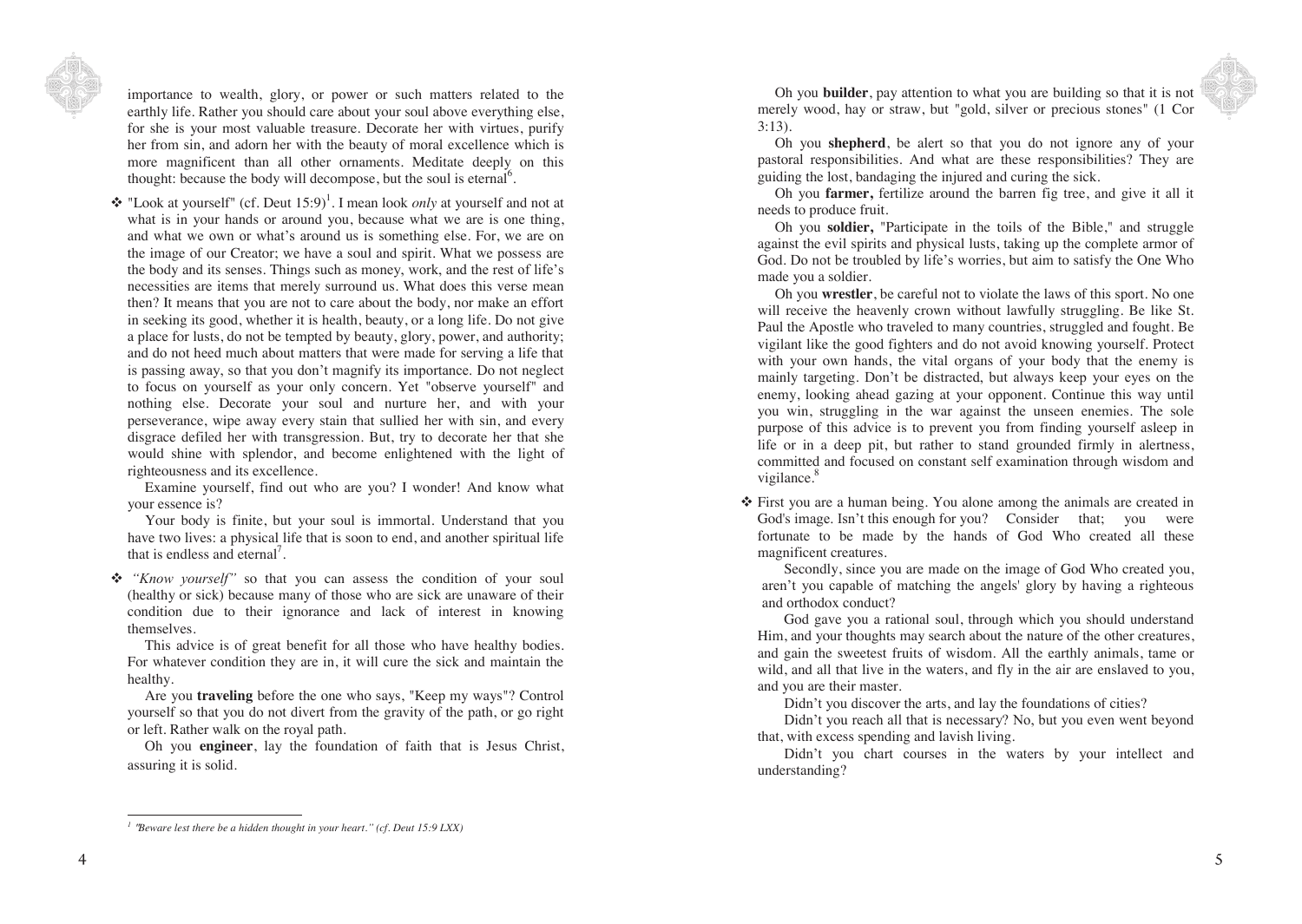

Didn't the sea and land give you what you need for your life?

Isn't it for you that the sky, air, and planets in the high are so organized and beautiful?

Why then is your soul broken down by sadness? Is it because you don't own a horse that has a silver strap?!

Isn't the sun that sends you its light during the day enough? Or are you saddened because you do not have gold pots or silver lamps? Isn't this full moon that lightens you with the heavenly lights enough? Or is it because you do not ride the gold plated vehicles? You have two feet, they are your accompanying vehicle... Why then do you envy those who have full pockets and at the same time need others people's feet to get them from one place to another?

Or are you saddened because you do not sleep on an ivory bed? This earth is more valuable than ivory and embraces you with a sweet rest and soft light sleep that is undisturbed by worries or sadness.

Or is it because you do not sleep under a golden plated umbrella? You have the lightened skies with its shining planets.

This is the way of human thinking. But what is vastly greater is God's coming among men for your sake and distributing the Holy Spirit, and exterminating death until it faded away. He is the Hope for the Resurrection… and gives divine commandments that guide you to the perfection. You have the way that leads you to God through the commandments, and the heavenly kingdom which is prepared for you, with the crowns of righteousness, that are prepared for those who do not escape from virtues, despite the difficulties and troubles they had to endure<sup>9</sup>.

- \* Pay attention to your souls, and not to what you have or what surrounds you, only to your souls in particular, because there is a big difference between these two items. The soul is our essence, and it is God's image within us. But what we have is our body and our senses which are attached to our souls. And, what surround us are the riches and the various fancy things in life $10$ .
- Attend to yourself, that is, your soul, for she is worthy of honor. Do your best to keep her away from the fingerprints of evil. Do not forget that you have a dual nature: **a dying nature of the body and an immortal nature of the soul**. Therefore, your life is double edged: that is, a life related to the dying body that passes quickly, and a life that has to do with the eternal soul. Be careful then, and do not stop at those vanishing worldly goods as if they were eternal, and do not despise the eternal righteousness as if it was temporary<sup>11</sup>.

**St. Basil the Great**

 $\cdot$  It is befitting for every human to know himself as he is; and to distinguish himself from whatever he has, so that he would not unwittingly hold on to that which is foreign to himself. This problem happens to those who are negligent, and do not care about themselves (their inner man). Rather they care for strength, beauty, prominence, political power, abundant wealth, pomp, self-importance, bodily stature, grace of form or the like. Such persons make very poor guardians of themselves: because of their absorption in (the false images), they overlook what is their (true self) and leave it unguarded.

How can anybody take care of something he/she does not know? **The best means to preserve the good we have is to know ourselves. Each person has to know who he/she is, and precisely estimates his/her capabilities, and differentiate between what is fake and what is real, in order not to run after misconceptions.** 

Now anyone who has any regard for the life of this world or thinks that worldly honor is worth protecting, does not know how to distinguish himself from what he is not. Nothing temporary is ours. For how can we have dominion over that which is passing and transitory? There is only One Entity in this world Who does not have a materialistic nature; that is the Eternal God. The entire materialistic world is disintegrating by rapid and consecutive changes. Hence, it must follow that he, who separates himself from the Eternal God, will be lost far away in the abyss. He who separates himself from God, will be carried away to follow Satan. And, that who owns and care for the temporary matters and at the same time searches for God, will end up with a big disappointment, and will alienate himself from God, and would not be able to achieve any goal

- The friends of the Bridegroom offer this counsel: "**If you do not know (yourself), O fairest among women, follow in the footsteps of the flock, and feed your little goats beside the Shepherd's tents."** (Song 1:8) And what does this mean? An ignorant person does not know his own worth.<sup>12</sup>
- God imprinted on your nature the resemblance of His glorious nature, as one imprints an image on wax.

## **St. Gregory of Nyssa**

 Move inside yourself, and you will see what is outside. Get out what is inside, so that the sons of the house, who were thrown out, will enter and rest inside, and then the Builder will be happy to reoccupy His house<sup>13</sup>.

**St. John Saba**

 Understand you beautiful soul that you are the image of God. Understand, oh soul, that you are the glory of God. Therefore you should know your own glory, and be vigilant!

#### **St. Ambrose**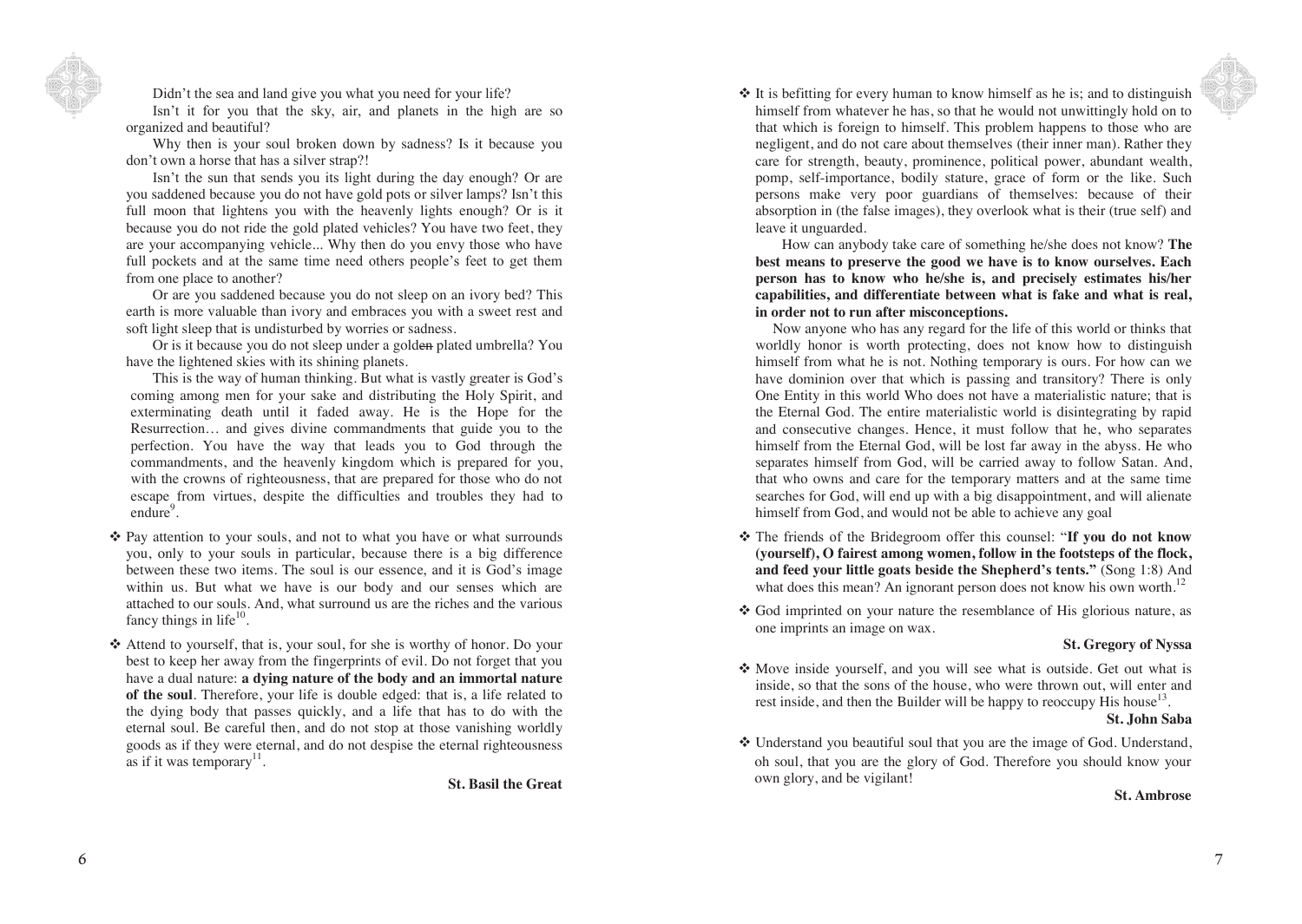$\cdot$  If we know the majesty that we share in, and how we are bits of Heaven, then, let us not do anything to put our nature to shame.

#### **Nemesius of Emesa**

# **YOU ARE THE DEAR BELOVED CREATURE OF GOD**

**St. Clement of Alexandria** states that the human being is the greatest of  $c$ reatures<sup>14</sup>, and most precious to Him. Man was in His thought before the creation. With His infinite love, God made the world for the human being, and then created him on His image and likeness so that man could taste the partnership with Him.

**St. Gregory of Nyssa**, Origen's student, states that man is the most beloved creature to God. He did not create him through necessity, but through His great love.

 Truly man is valuable in God's eyes because he is His handiwork. When God made everything, He did so, saying "Let there be" (He just ordered and so it was), but when it came to human beings, He created Him by Himself, with His hands, and He breathed into Him. What God shaped was according to His image. Yet He created man Himself out of His yearning within Himself, unlike the rest of the creatures<sup>15</sup>.

## **St. Clement of Alexandria**

 God did not create man just to be a creature, as He did with the rest of the irrational earthly creatures, but He created him on His image, and gave him a share of the strength of His Word, so that he carries some of the Word's reflection on him, and because he is a rational creature, capable of staying forever in a state of holiness, in a hidden life, that is the life of the saints in paradise. But because God knew beforehand, how far the human beings' will could deviate; therefore He secured the grace that was given to him with the Law and the location that He put him in. So, He got him to His paradise and gave him a Law, in order to keep the grace and stay righteous, practicing the life of paradise without sadness, pain or anxiety, enjoying the promise that there will be no corruption in the heavens<sup>16</sup>.

**St. Athanasius the Apostolic**

# **GOD WANTS OUR SALVATION AND ETERNAL GLORY**

of His grace and instead of being concerned with our sins; our energy will be The apostle Paul gives us the following advice: "For if we would judge ourselves, we should not be judged," (1 Cor 11:31). Our serious selfexamination and our grievances against ourselves before God bring us before the Cross and open the gates of hope in front of us, exempting us from judgment in the Great Day of the Lord. Our Christ elevates us to the throne consumed in His great love.

- \* He did not say: "If we have punished ourselves," or "If we have took retribution from our souls", but rather He said, "If only we would desire to realize our rebellion, and judge ourselves in truth, and condemn those things we did on the sinful way, we could have gotten rid of the punishment in this world and the next." Whoever condemns himself gains God. He benefits in two ways: firstly he acknowledges his present sins, and secondly he will be cautious in the future $17$ .
- \* Instead of slackening in what we call "simple sins," we have to give an **account of ourselves** on all our words and looks, and judge ourselves now so we can be freed from the punishment to come. This is why St. Paul said: If we judge ourselves everyday here for our sins, for sure this will take away the severity of the judgment in *that place*.
- $\triangle$  If we are negligent, we will be judged and God will discipline us. This is why **we have to take the initiative by judging ourselves** in good faith, holding the trial that our conscience secretly raises against us. Let's examine our thoughts and design a rule fit for our souls, so that through the fear of the coming punishment our mind would be withdrawn, and gain control of its motives and guard the eyes without slumber to protect ourselves against the continuous works of the devil<sup>18</sup>.

### **St. John Chrysostom**

 I will judge myself, so that the Judge of the living and the dead will not judge me (2 Maccabees 7:18-19)**<sup>19</sup>**.

#### ❖ How miserable am I?

My God… when will this corrupt nature leave me and when will Your full strength work within me?...

I come back and what do I say? You are the True Goodness, Merciful, Holy, Just… but I am evil, selfish, a sinner, and unjust!...

You are the Light, but I am darkness, you are the Life, but I am death!...

You are the Doctor, I am the sick one; You are the Joy, I am sorrow!...

You are the Honest Truth, but I am a true lie, like any human being on earth...

Oh! I look at Your deep wounds, but you have my name inscribed on Your hands. Read my name and redeem me!

to You saying: "You, Oh Life, revive me anew! My spirit that cries before You is Your handiwork. Create in me a new creation. This is Your work, this is why my spirit does not stop crying